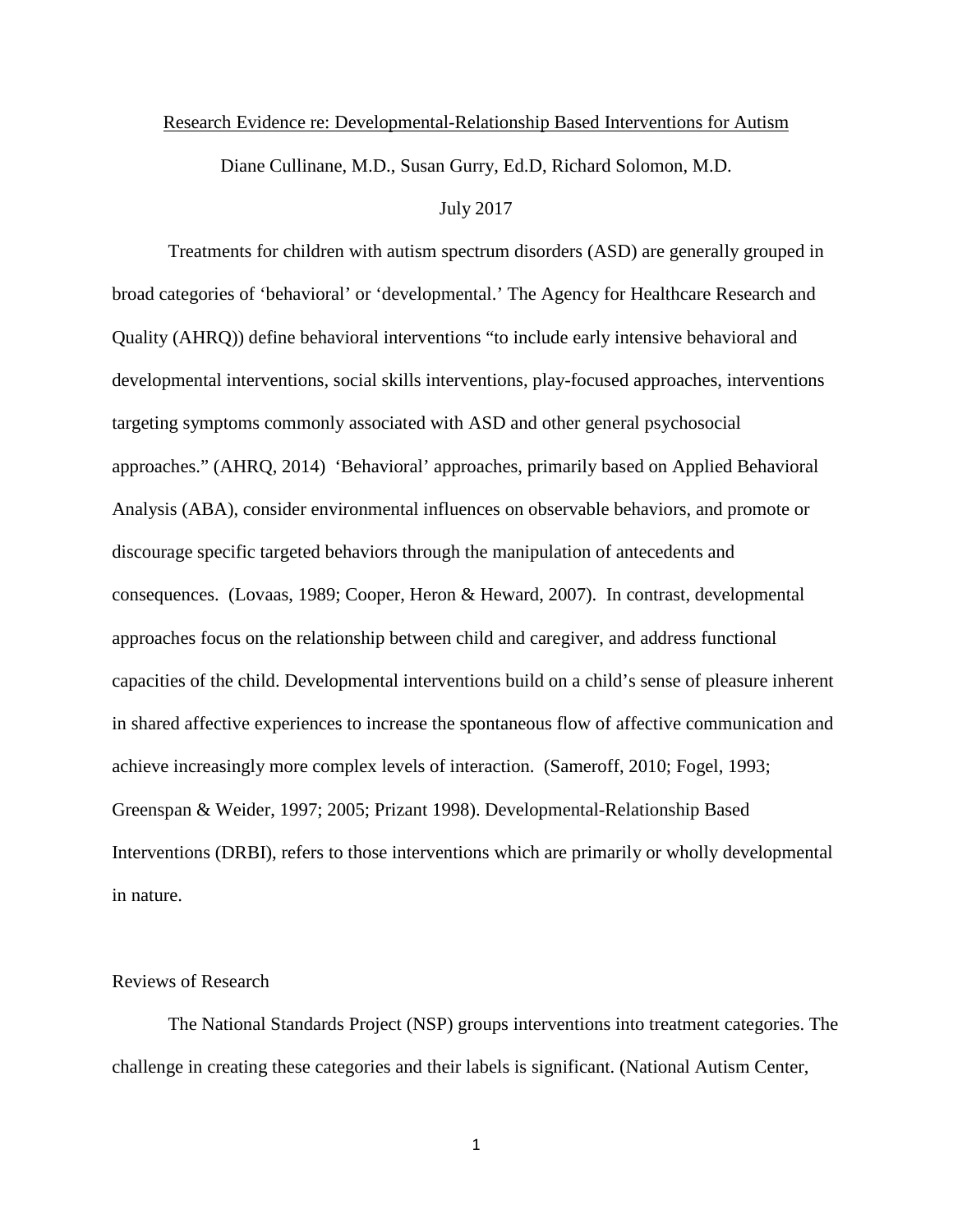2009, p. 29). In the NSP, strength of evidence is based in part on the quantity of research articles in each category, so that the groupings of interventions become a critical factor in the final rating. The NSP Phase 1 (2009), which reviewed articles through 2007, has a category of intervention called, "Developmental Relationship based treatment (DRBT)." Seven articles are included in the DRBT group and are rated as "emerging." However, there is also a category of "Social-communication intervention" ranked as emerging, in which 2 studies (Salt, 2002 and Aldred 2004) could easily be considered DRBT. With different groupings, there would likely be different ratings.

The IMPAQ report for the Centers for Medicare and Medicaid Services (Young, 2010) reviewed articles through 2008. It adopted the same categories as the NSP phase 1 and included 6 studies in the "Developmental Relationship Based Treatment" category, with the conclusion that this treatment was again ranked as "emerging." There are 4 articles in the "Social communication" category, including those with a developmental orientation, which is then ranked as 'evidence-based.'

A review of evidence-based practice for autism, was reported by Wong, Odom et al (2015) which extended an earlier study (Odom et al, 2010b) to include research from 1990 through 2011. This review distinguishes between comprehensive treatment models and focused intervention practices, with the review covering only the latter. The categories used were similar to the NSP groupings, but did not include "Developmental relationship based treatment" or 'Social-communication.' Some DRBI were considered to be comprehensive treatment models and were therefore not included (Odom, March 16, 2016, email communication). The review included the additional category "Parent implemented interventions" which included both developmental and behaviorally oriented interventions, and is classified as 'evidence-based.'

2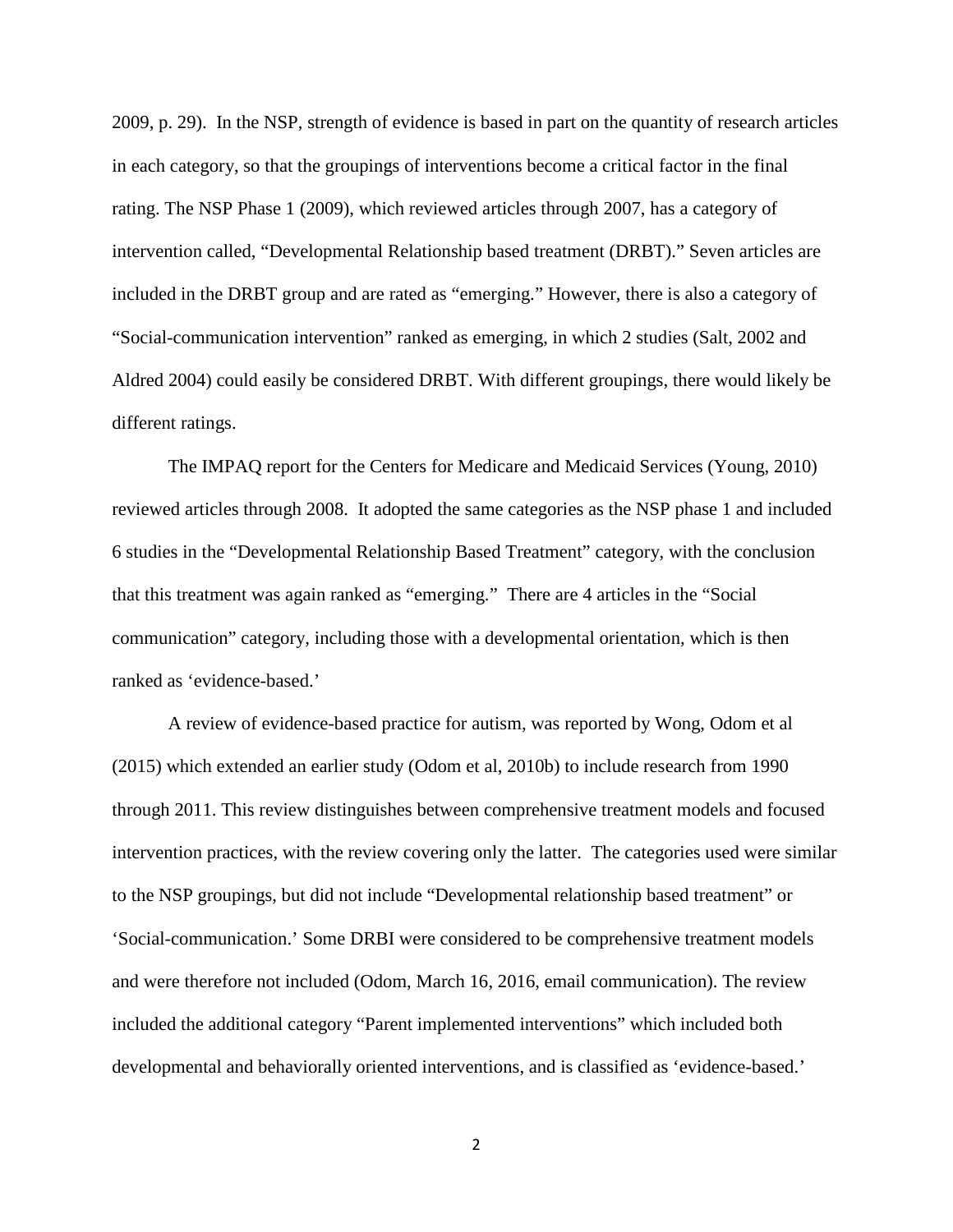The NSP phase 2 (National Autism Center, 2015) extended the initial NSP report to include studies up to 2012. The challenge with creating groupings of interventions was again acknowledged NSP 2 pg. 31-33 (NAC, 2015). DRBT and social-communication were again ranked as 'emerging.' The NSP phase 2 also created a new category of "Parent Training Package," classified as an 'established treatment.' Since DRBI typically involve parents there may be overlap between parent training and DRBT, however the articles included in each category are not stated. A new category explicitly for DIR/Floortime was created, which was classified as "unestablished." Since quantity of research is a major determinant in rating of evidence, narrowly defined intervention classifications such as this would likely have fewer articles and therefore a lower rating.

A review by Smith and Iadarola, 2015, includes articles through February 2014. It overcomes the challenge of weighing evidence using such groupings, by categorizing interventions into the larger 'treatment families' of ABA, developmental social-pragmatic (DSP), or both. In their review, "Developmental, social pragmatic interventions" done by parents were rated as 'probably efficacious,' and when done by teachers as 'possibly efficacious.'

In 2015, Mercer published a review specifically about DIR/Floortime as a treatment for children with ASD in the field of social work. She noted that, "DIR is one of a number of Developmental Social Pragmatic (DSP) treatments for ASD." She examines if DIR/Floortime is a plausible treatment and concludes: "..the foundations of DIR/Floortime are plausible, both logical and congruent with established thinking about early development." In evaluating the effectiveness of DIR/Floortime, she states, "..it is possible that even the relatively weak evidence for DIR could form part of EBP [evidence based practice.] She also states, "DIR/Floortime does not have the status of an evidence-based treatment." And "Given the general factors that

3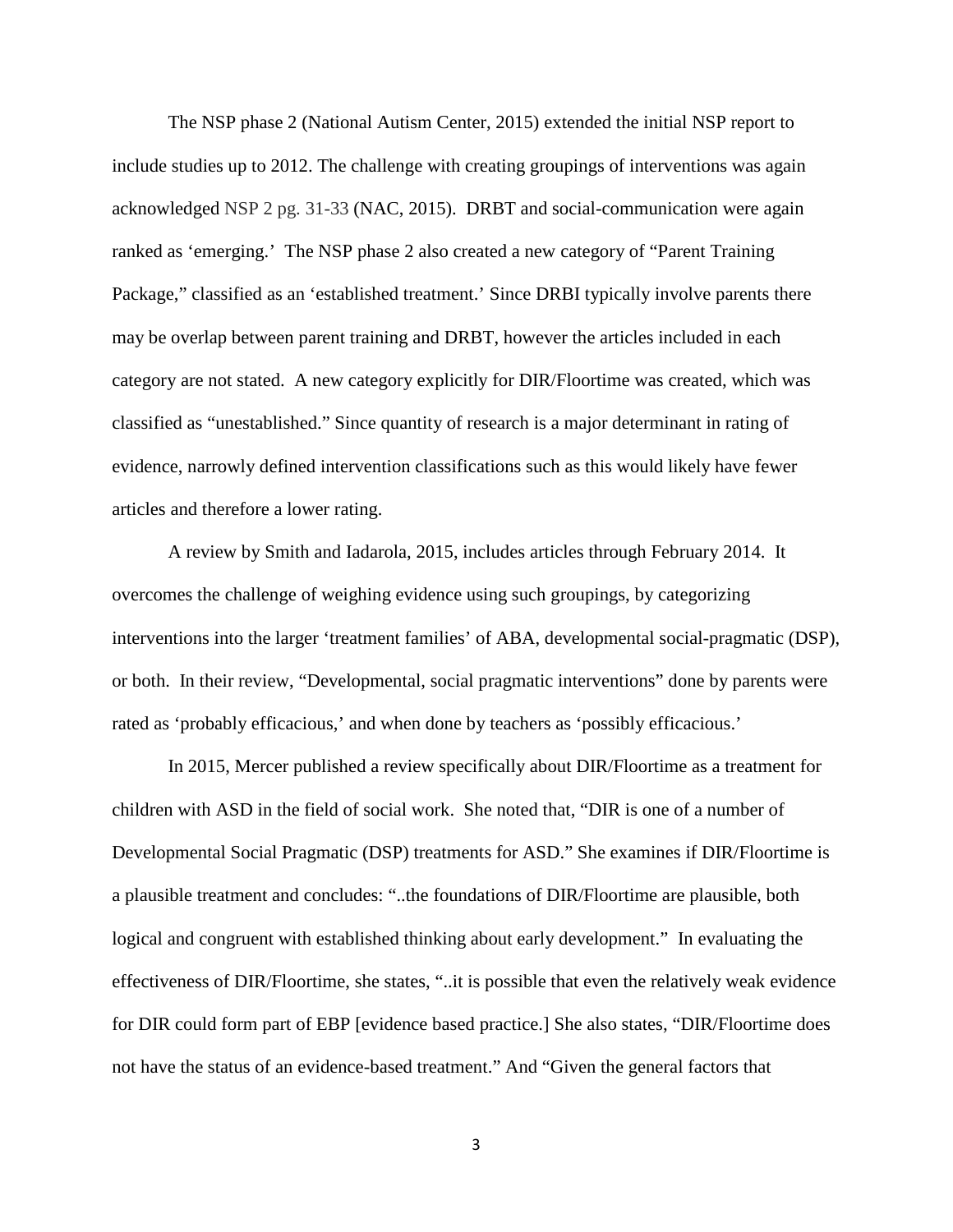DIR/Floortime shares with other child psychotherapies, however, it is probably as effective a treatment for ASD as other DSP treatments."

Since the 2015 Smith and Mercer reviews, seven additional studies of DRBI have been added to the literature.

One of the tenets of DRBI is that intervention is child-led, following the child's interests. Dunst et.al. (2012) reported a meta-analysis of 24 studies regarding the impact of incorporating the child's interests into intervention. They conclude, "…interest-based intervention practices were effective in terms of increasing prosocial and decreasing aberrant child behavior."

## Research citations

The following are relevant randomized control trials that provide evidence of the effectiveness of developmental-relationship based interventions for children with autism:

Green et al. (2010) A randomized controlled trial with 152 children and Pickles (2016) Casenhiser et al. (2013) Casenhiser et al. (2014) A randomized controlled trial with 51 children Siller et al. (2013) (2014) A randomized, clinical trial with 70 children Solomon et al. (2014) A randomized controlled trial with 128 children Wetherby et al. (2014) A randomized controlled trial with 82 children Rahman et al. (2016) A randomized controlled trial with 65 children

The following are research studies of developmental-relationship based interventions which show positive impact of these interventions from 1986-2015: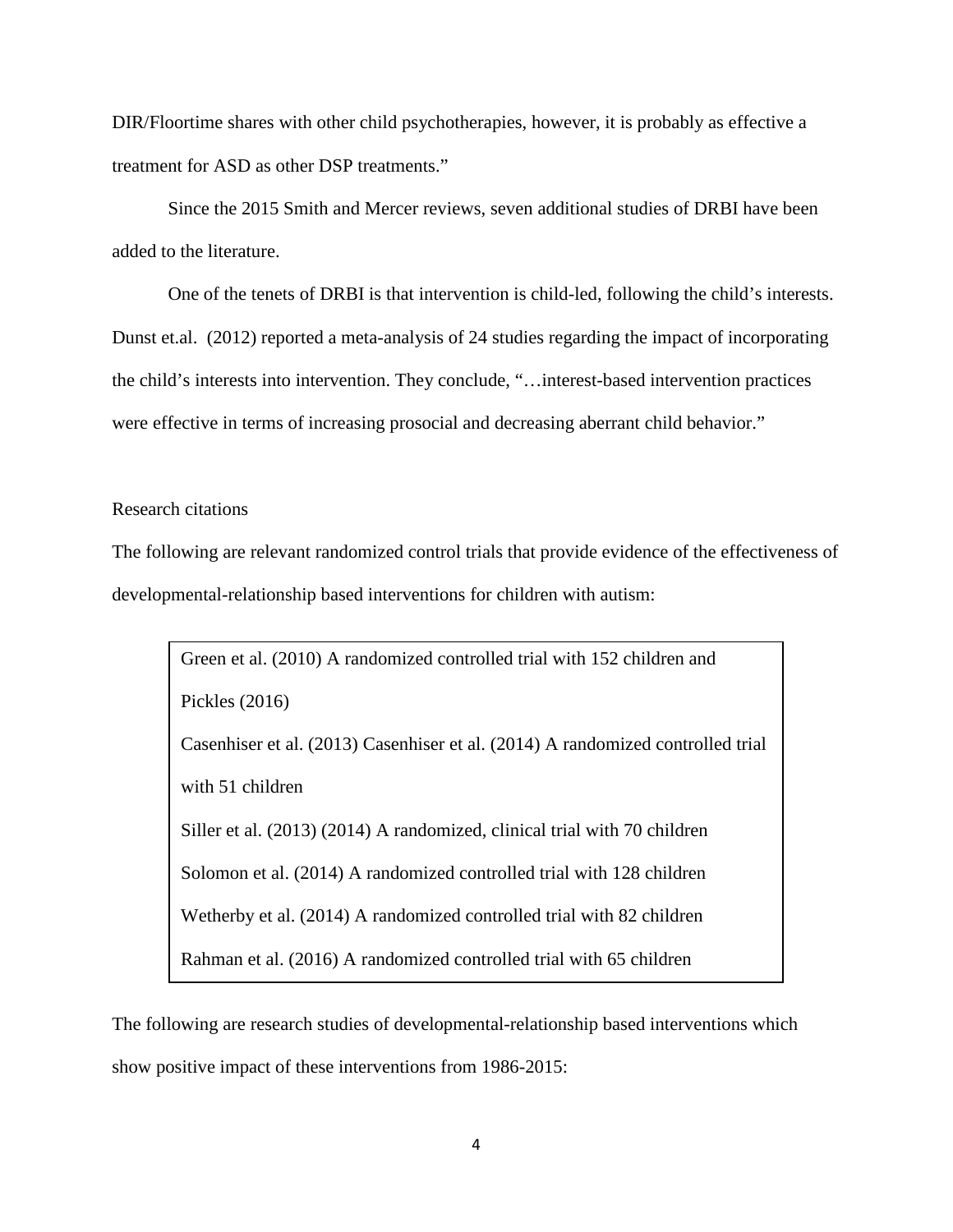Rogers et al. (1986) Rogers and Lewis (1989)

Rogers and DiLalla (1991)

Greenspan and Wieder (1997) Greenspan and Wieder (2005)

Salt et.al. (2002)

Mahoney and Perales (2003)

Aldred et al. (2004)

Ingersoll et al. (2005)

Mahoney and Perales (2005)

McConachie et al. (2005)

Wetherby and Woods (2006)

Girolametto et.al. (2007)

Schertz and Odom (2007)

Solomon et.al. (2007)

Elder et al. (2010)

Pajareya and Nopmaneejumruslers (2011) Pajareya et. al. (2012)

Liao et.al. (2014)

Di Renzo et al. (2015)

### **Outcomes**

Outcome measures in developmental relationship-based interventions examine the caregiver's sensitivity and ability to perceive and infer the child's intent by observing the child's gestural and/or verbal cues; the caregiver's skill in following, pacing and responding to the child's intent; and the extent to which caregivers are effective in establishing reciprocal social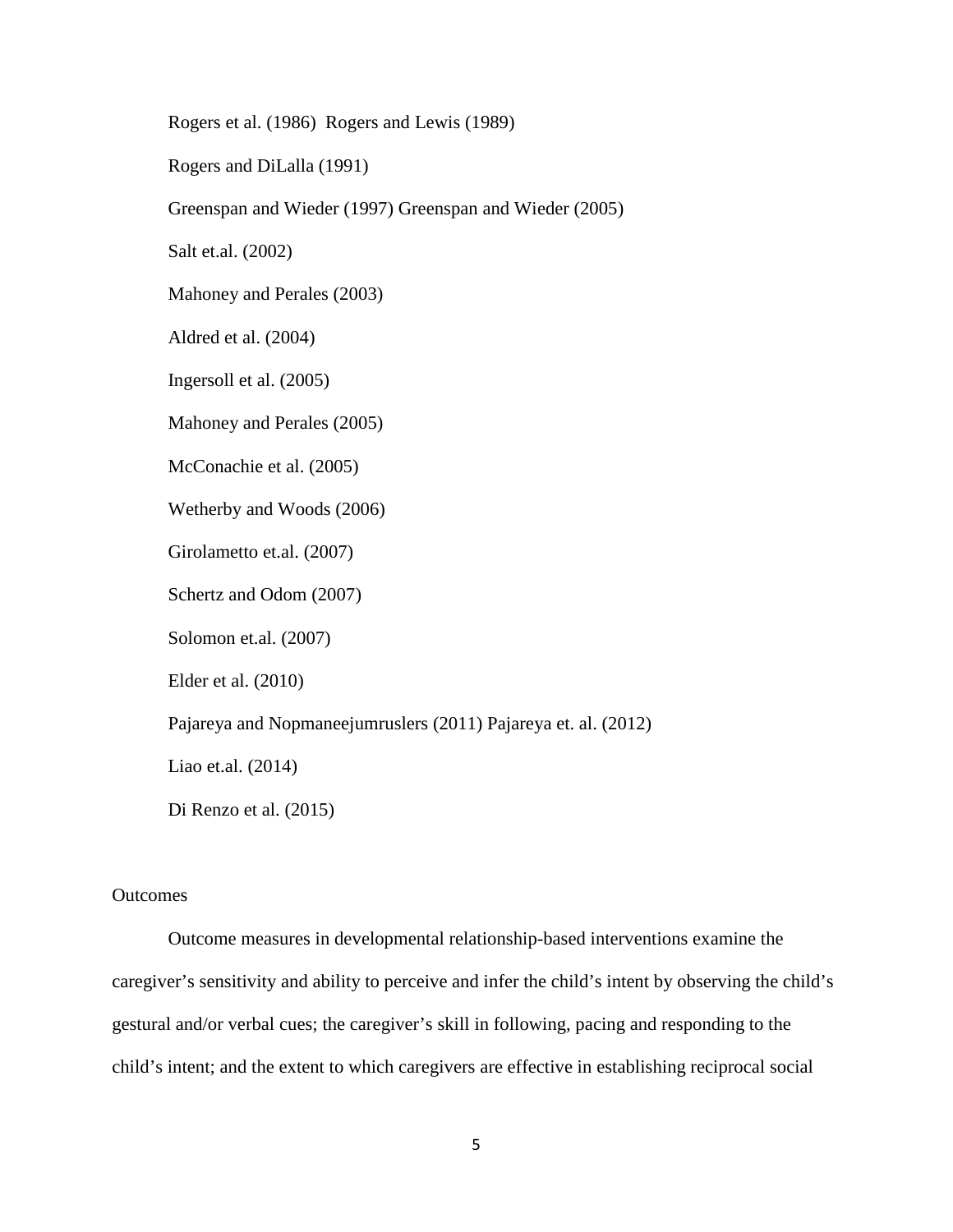exchanges, expanding on the child's idea, and supporting the child's initiation and shared problem solving.

The outcomes of these studies, using valid and reliable measures document that DRBI consistently improve caregiver sensitivity, responsivity, and effectiveness leading to the improved social relationships and functional development including improvement in joint attention, initiation, language, play skills, social interactions and functional development.

## Implications for policy and practice

DRBI represent a treatment approach with common philosophy, goals, and strategies. They do not carry a single label such as "ABA" but rather are performed with a variety of different programs throughout the world. Because developmental-relationship based interventions are comprehensive and address overlapping areas of relating, communicating and thinking, the studies are scattered amongst categories in reviews of research. Results may be variously reported in categories of developmental interventions, social-communication, socialpragmatic, or parent-mediated interventions.

An unfortunate consequence of the confusion about terminology is that children and families may not be able to access the treatment approach that is best suited to their particular child and family. While there is agreement that children with ASD present a wide range of unique abilities and challenges, and that no particular treatment approach is effective for all children (National Autism Center, 2015), public policies often limit access to treatment options. It is important that clinicians as well as families are able to make informed decisions based upon knowledge of treatment options and access to all evidence-based treatment modalities.

6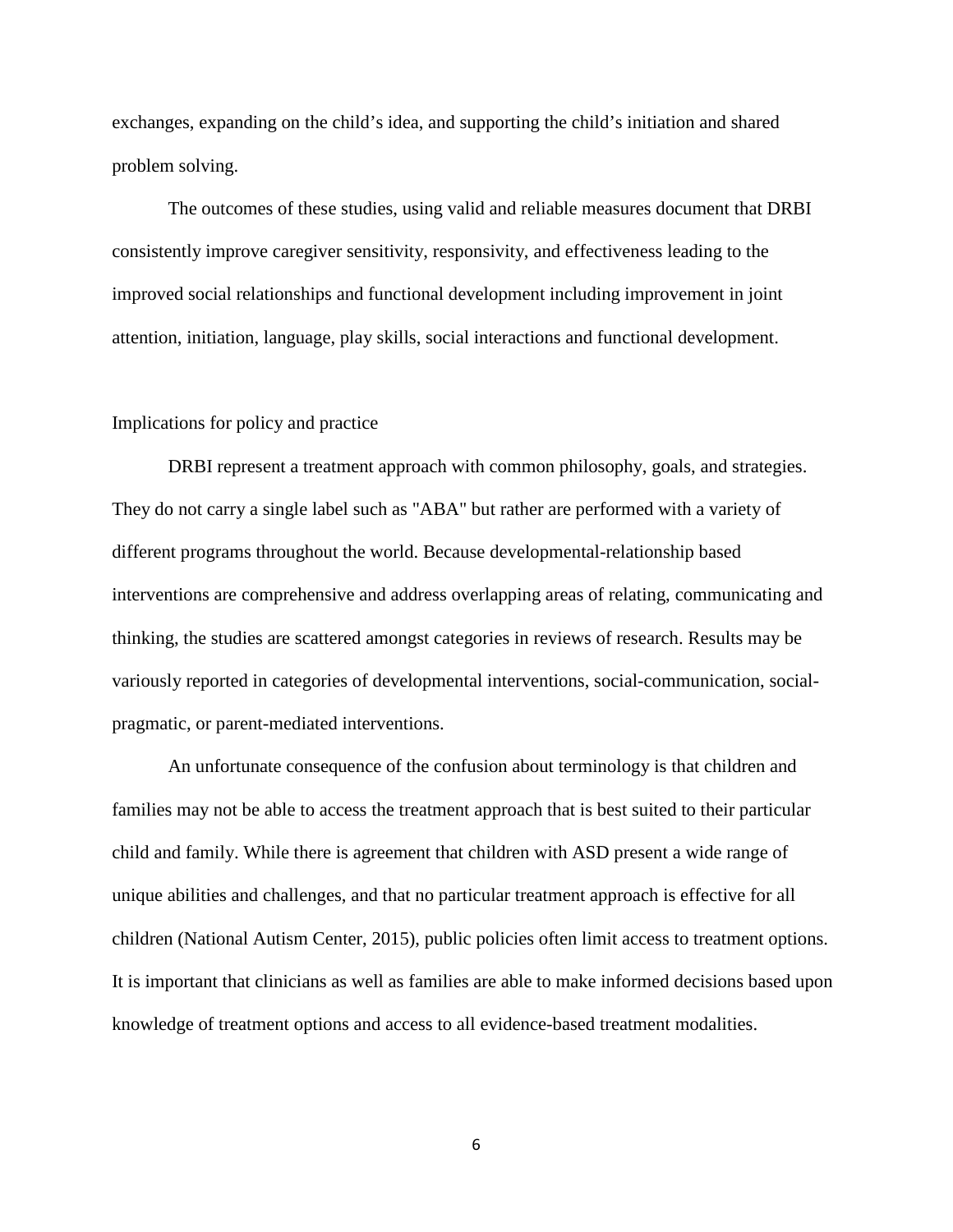# **References**

Agency for Healthcare Research and Quality, September 2014. Therapies for children with autism spectrum disorder. AHRQ Pub. No. 14-ECCO36[:](http://effectivehealthcare.ahrq.gov/ehc/products/544/1945/autism-update-report-140929.pdf) [http://effectivehealthcare.ahrq.gov/ehc/products/544/1945/autism-update-report-140929.pdf.](http://effectivehealthcare.ahrq.gov/ehc/products/544/1945/autism-update-report-140929.pdf)

Aldred, C, Green, J, and Adams, C (2004). A new social communication intervention for children with autism: a pilot randomized controlled treatment study suggesting effectiveness. Journal of Child Psychology and Psychiatry, 45(8) 1420-1430.

Casenhiser, D, Shanker, S and Stieben, J (2011). Learning through interaction in children with autism: Preliminary data from a social-communication-based intervention. Autism. 0(0) 1-22.

Casenhiser, D, Binns, A, McGill, F, Morderer. O and Shanker, S (2014 ePub). Measuring and supporting language function for children with autism: Evidence from a randomized control trial of a social-interaction based therapy.

Cooper, J., Heron, T. and Heward, W. (2007). Applied Behavior Analysis, second edition. Pearson, Columbus, Ohio.

Di Renzo, M, Di Castelbianco, FB,Petrillo, M, Racinaro, L and Rea, M (2015). Assessment of a long-term developmental relationship-based approach in children with autism spectrum disorder. Psychological Reports, 117, 26-49.

Dunst, C, Trivette, C.,Hamby, D, (2012) Meta-analysis of studies incorporating the interests of young children with autism spectrum disorders into early intervention practices. Autism Research and Treatment Vol 2012, Article ID 462531, 10 pages.

Elder, J, O'Donaldson, S, Kairella; J, Valcante, G, Bendixon, R, Ferdig, R;, Self, E, Walker, J, Palau, C and Serrano, M (published online 2010). In-home training for fathers of children with autism: A follow up study evaluation of four individual training. Journal of Child Family Study. 20(3); 263-271.

Fogel, A (1993). Developing through relationships, origins of communication, self and culture. Chicago, University of Chicago Press.

Girolametto, L, Sussman, F, and Weitzman, E (2007) Using case study methods to investigate the effect of interactive intervention for children with autism spectrum disorders[.](http://www.sciencedirect.com/science/journal/00219924) Journal of Communication Disorders, 40(6), 470–492.

Green, J, Charman, T, McConachie, H, Aldred, C, Slonims, V, Howlin, O, Le Couteur, A, Leadbitter, K, Hudry, K, Byford, S, Barrett, B, Temple, K, MacDonald, W, Pickles, A and the PACT Consortium (2010). Parent mediated communication-focused treatment in children with autism (PACT): A randomized controlled trial. Lancet, published online May 21, 2010. DOI: 10.1016/SO140-6736 (10) 605787-9.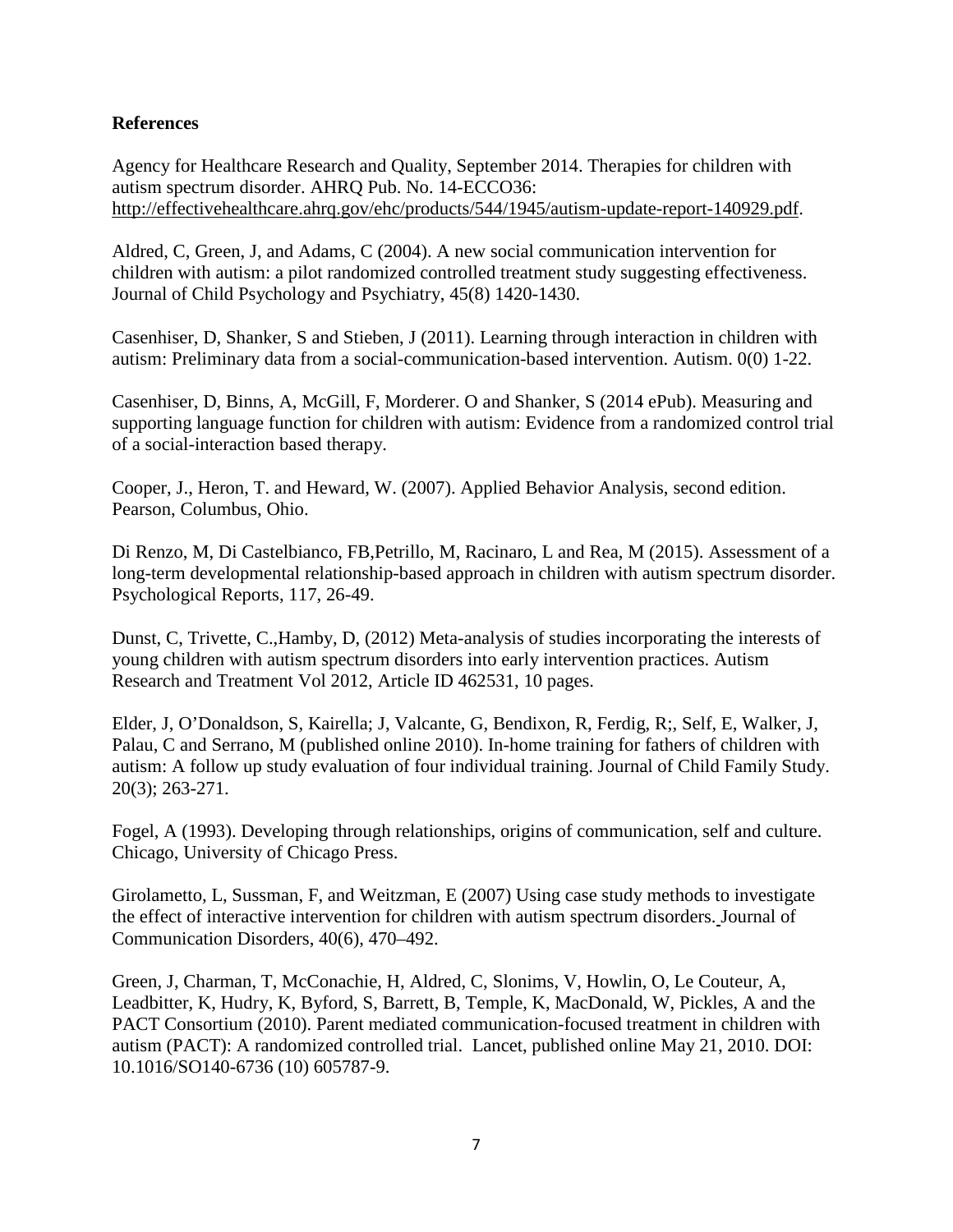Greenspan, S. and Wieder, S (1997) Developmental patterns and outcomes in infants and children with disorders in relating and communicating: A chart review of 200 cases of children with autistic spectrum diagnoses*.* Journal of Developmental and Learning Disorders 1:87-141.

Greenspan, S and Wieder, S (2005). Can children with autism master the core deficits and become empathetic, creative and reflective? A ten to fifteen-year follow-up of a subgroup of children with autism spectrum disorders (ASD) who received a comprehensive Developmental, Individual-Difference, Relationship-Based (DIR) approach. The Journal of Developmental and Learning Disorders*,* 9, 43-6.

Ingersoll, B, Dvortcsak, A, Whalen, C and Sikora, D. (2005) The effects of a developmental, social-pragmatic language intervention on rate of expressive language production in young children with autism spectrum disorders. Focus on Autism and Other Developmental Disabilities, 20(4) 213-222.

Liao, S, Hwang, Y, Chen, Y, Lee, P, Chen, S and YiLin. (2014). Home-based DIR/Floortime intervention program for preschoolers with autism spectrum disorders: Preliminary findings. Physical and Occupational Therapy in Pediatrics. Early online: 1-12.

Lovaas, O.I. (1989). A comprehensive behavioral theory of autistic children: Paradigm for research and treatment. Journal of Behavior Therapy and Experimental Psychiatry. 29, (1), 17- 29.

Mahoney, G and Perales, F (2003). Using relationship-focused intervention to enhance the social-emotional functioning of young children with autism spectrum disorders. Topics in Early Childhood Special Education*.* 23(2). 74-86.

Mahoney, G and Perales, F (2005). Relationship focused early intervention with children with pervasive developmental disorders and other disabilities: A comparative study. Journal of Developmental and Behavioral Pediatrics, 26(2), 77-85.

McConachie, H, Randle, V, Hammel, D and Le Couteur, A (2005). A controlled trial of a training course for parents of children with suspected autism spectrum disorder. Journal of Pediatrics. 147. 335-340.

Mercer J (2015) Examining DIR/Floortime<sup>™</sup> as a Treatment for Children With Autism Spectrum Disorders: A Review of Research and Theory. Research on Social Work Practice, 1-11.

National Autism Center (2009). National Standards Project findings and conclusions, Phase 1. Randolph, MA. Author.

National Autism Center. (2015). Findings and conclusions: National standards project, phase 2. Randolph, MA: Author.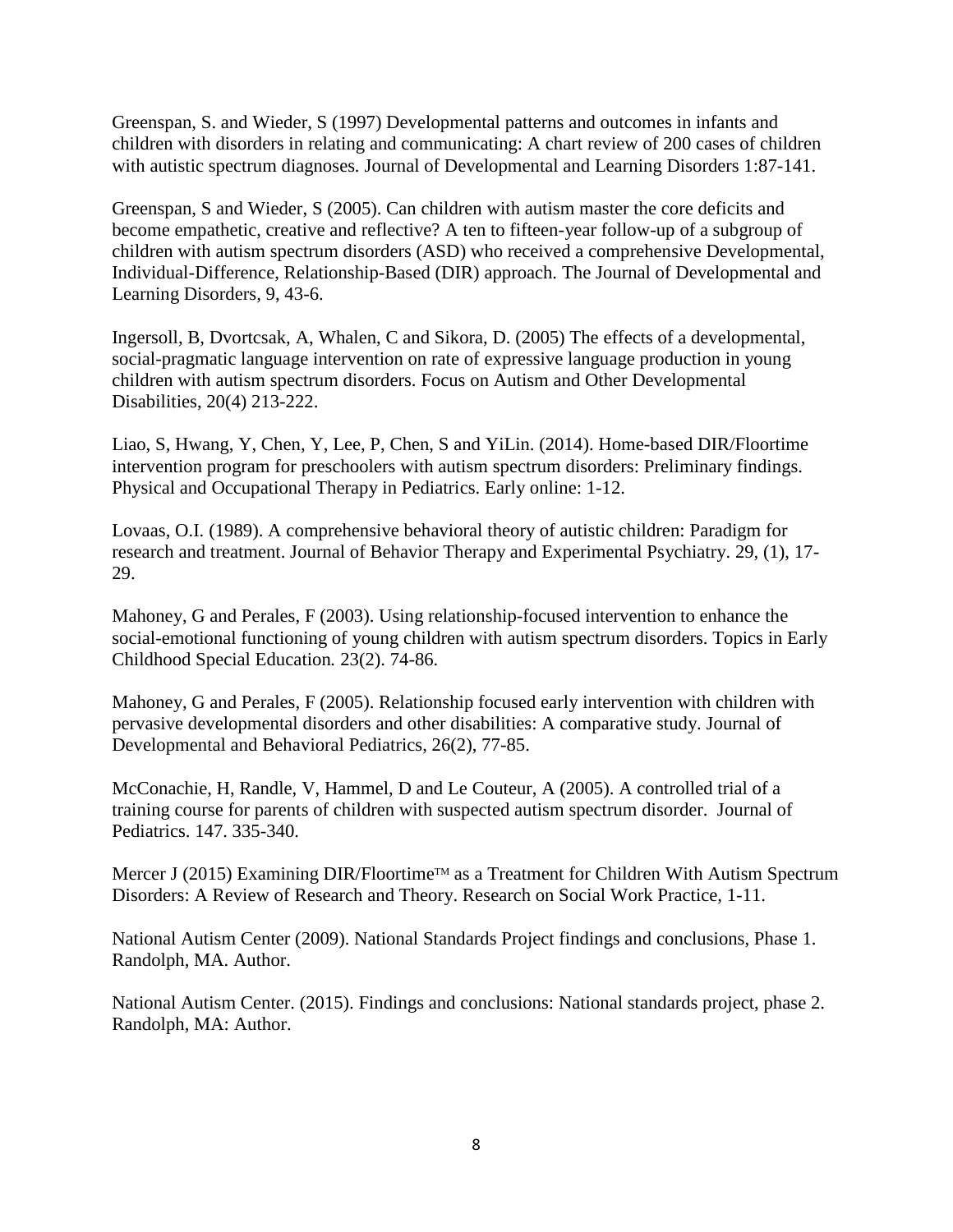Odom, S, Collet-Klingenberg, L, Rogers, S, and Hatton, D. (2010b) Evidence-based practices for children and youth with autism spectrum disorders. Preventing School Failure, 54, 275-282. Doi: 10.1080/10459881003785506.

Pajareya, K and Nopmaneejumruslers, K (2011). A pilot randomized controlled trial of DIR/Floortime parent training intervention for preschool children with autistic spectrum disorder*s.* Autism*,* 15(2) 1-15.

Pajareya, K and Nopmaneejumruslers, K (2012). A one-year prospective follow-up study of a DIR/FloortimeTM parent training intervention for pre-school children with Autistic Spectrum Disorders. *Journal of the Medical Association of Thailand*, *95*(9), 1184-1193.

Pickles, A, Le Couteur, A, Leadbitter, K, Salomone, E. et.al. (2016) Parent-mediated social communication therapy for young children with autism (PACT): long-term follow-up of a randomized controlled trial. Lancet. Published online [http://dx.doi.org/10.1016/S0140-](http://dx.doi.org/10.1016/S0140-6736(16)31229-6) [6736\(16\)31229-6](http://dx.doi.org/10.1016/S0140-6736(16)31229-6)

Prizant, B and Wetherby, A (1998). Understanding the continuum of discrete-trial traditional behavioral to social-pragmatic developmental approaches in communication enhancement for young children with autism/PDD. Seminars in Speech and Language. 19 (4). 329-353.

Raham, A, Divan, G, Hamdami, S, Vajaratkar, V, Taylor, C, Leadbitter, K, Aldred, C, Minhas, A, Cardozo, P, Emsley, R,, Patel, V and Green, J. (2016). Effectiveness of the parent-mediated intervention for children with autism spectrum disorder in South Asia in India and Pakistan: A randomized controlled trial. Lancet, 3(2), 128-136.

Rogers,S.; Herbison, J.; Lewis, H.; Pantone, & Reis, K. (1986) An approach for enhancing the symbolic, communicative and interpersonal functioning of young children with autism or severe emotional handicaps. Journal of the Division for Early Childhood, 10(2), 135-148.

Rogers, S, and DiLalla, D. (1991). A comparative study of the effects of a developmentally based instructional model on young children with autism and young children with other disorders of behavior and development. Topics in Early Childhood Special Education, 11, 29-47.

Rogers, S, and Lewis, H. (1989). An effective day treatment model for young children with pervasive developmental disorders. Journal of the American Academy of Child and Adolescent Psychiatry, 28, 207-214.

Salt, J, Schemilt, J, Sellars, V, Boyd, S, Coulson, T, and McCool, S. (2002). The Scottish Centre for autism preschool treatment program II: The results of a controlled treatment study. Autism, 6(1), 33-46.

Sameroff, A (2010). A unified theory of development: A dialectic integration of nature and nurture. Child Development, 81(6-22).